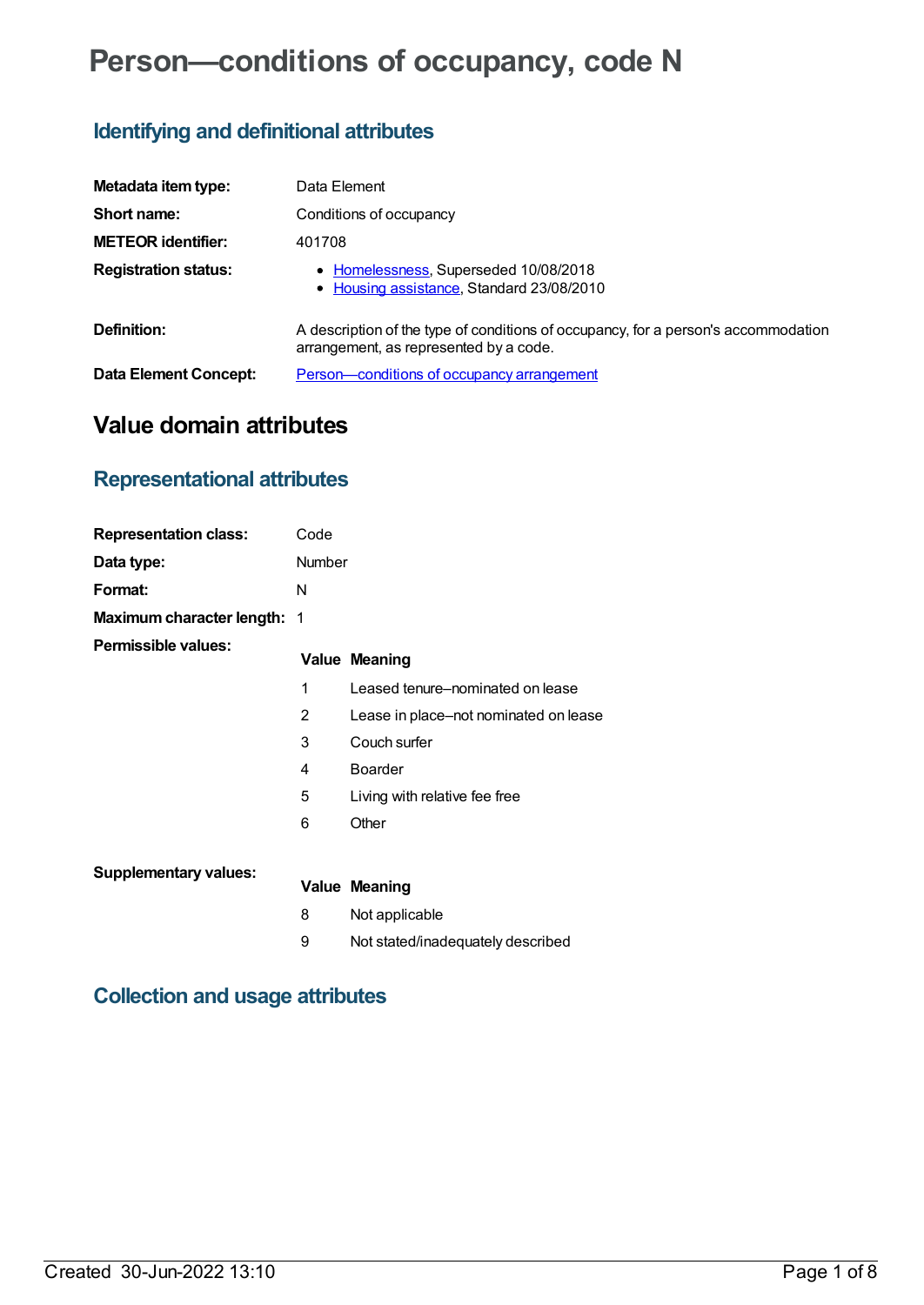**Guide for use:** CODE 1 Leased tenure—nominated on lease

This code is used for renters who are listed on the contract for the lease and persons having tenure with a rent/buy scheme.

CODE 2 Lease in place—not nominated on lease

This code is used for those clients living in accommodation where a lease is in place but they are not nominated on the lease agreement.

CODE 3 Couch surfer

This code is used for any person who typically moves from household to household intermittently, who is not regarded as being part of those households, and who does not have any form of leased tenure over any accommodation.

CODE 4 Boarder

This code is used for any person who is boarding, and who are supplied with meals and/or lodging in return for payment.

CODE 5 Living with relative fee free

This code is used for any person who is related to a member of a household, and who are not paying a fee for their lodging.

CODE 6 Other

This code is used for conditions of occupancy arrangements that are not covered by the other categories.

## **Data element attributes**

### **Collection and usage attributes**

| Guide for use:                                              | This information is used to assess how secure the client is in their accommodation.                                                                                                                                                                                                                                                                                                                          |
|-------------------------------------------------------------|--------------------------------------------------------------------------------------------------------------------------------------------------------------------------------------------------------------------------------------------------------------------------------------------------------------------------------------------------------------------------------------------------------------|
| <b>Relational attributes</b>                                |                                                                                                                                                                                                                                                                                                                                                                                                              |
| Related metadata<br>references:                             | Has been superseded by Person-conditions of occupancy, code N<br>Homelessness, Standard 10/08/2018<br>See also Person-housing tenure type, homelessness code N<br>• Homelessness, Superseded 10/08/2018<br>• Housing assistance, Standard 23/08/2010<br>See also <b>Person</b> —residential type, homelessness code N[N]<br>• Homelessness, Superseded 10/08/2018<br>Housing assistance, Standard 23/08/2010 |
| <b>Implementation in Data Set</b><br><b>Specifications:</b> | <b>Specialist Homelessness Services NMDS 2011Homelessness, Superseded</b><br>01/05/2013<br>Housing assistance, Superseded 01/05/2013                                                                                                                                                                                                                                                                         |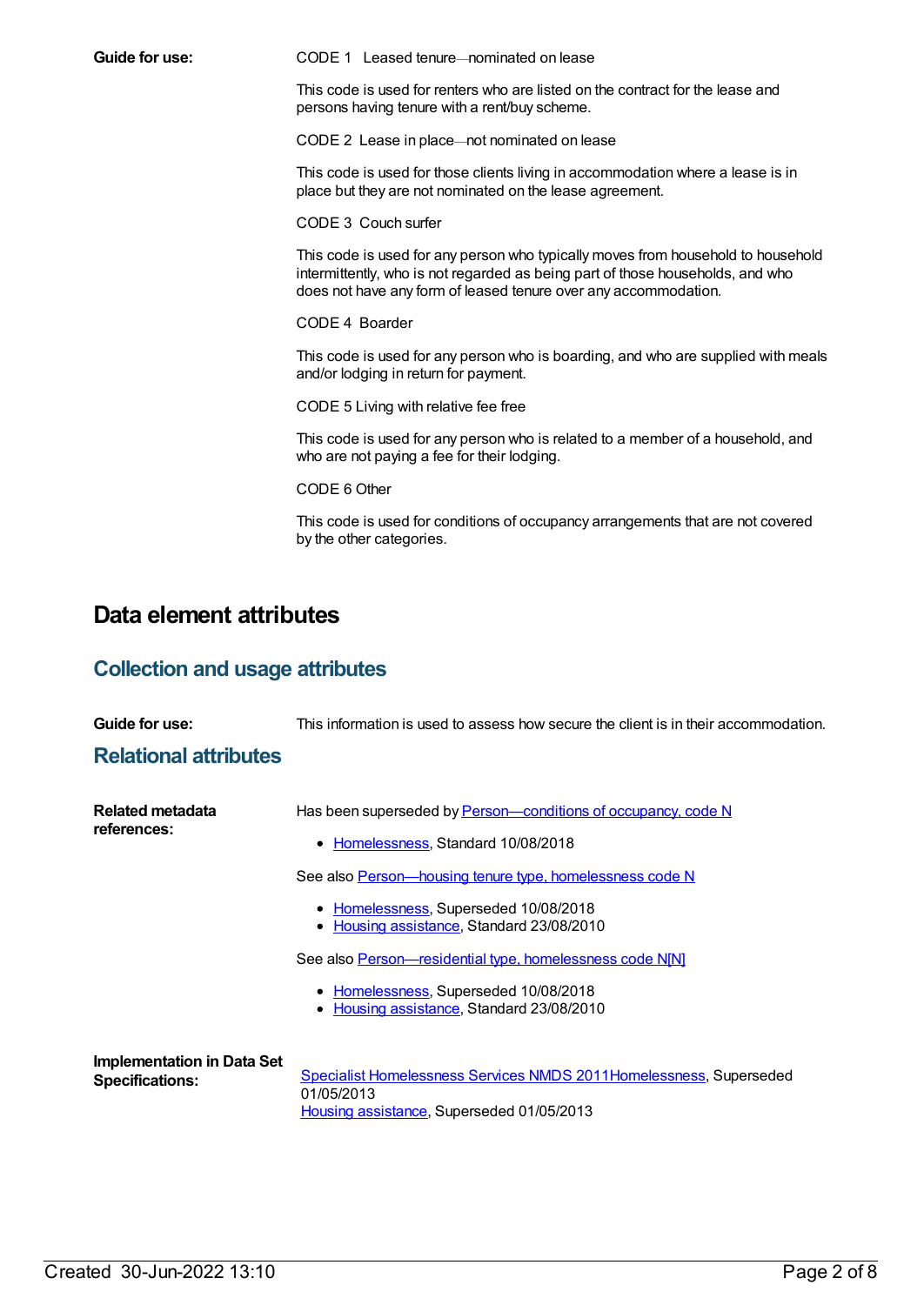#### *DSS specific information:*

Please note that codes 1 - Leased tenure - nominated on lease and Code 2 - Lease in place - not nominated on lease - are only selected if a lease is in place. Codes 3 to 6 only apply if the person's name is not on a lease.

Information specific to this data set:

In the Specialist Homelessness Services NMDS, this data element is collected for clients.

In the Specialist Homelessness Services NMDS, this data element is collected four times, for the following points in time:

- one week before the start of the support period (the Service episodeepisode start date, DDMMYYYY);
- at the date of presentation;
- at the end of the reporting period (the Service event—last service provision date, DDMMYYYY); and
- at the end of the support period (the Service episode—episode end date, DDMMYYYY).

Only one permissible value is selected in each case.

Specialist [Homelessness](https://meteor.aihw.gov.au/content/508954) Services NMDS 2012-1[3Homelessness](https://meteor.aihw.gov.au/RegistrationAuthority/14), Superseded 01/05/2013 Housing [assistance](https://meteor.aihw.gov.au/RegistrationAuthority/11), Superseded 01/05/2013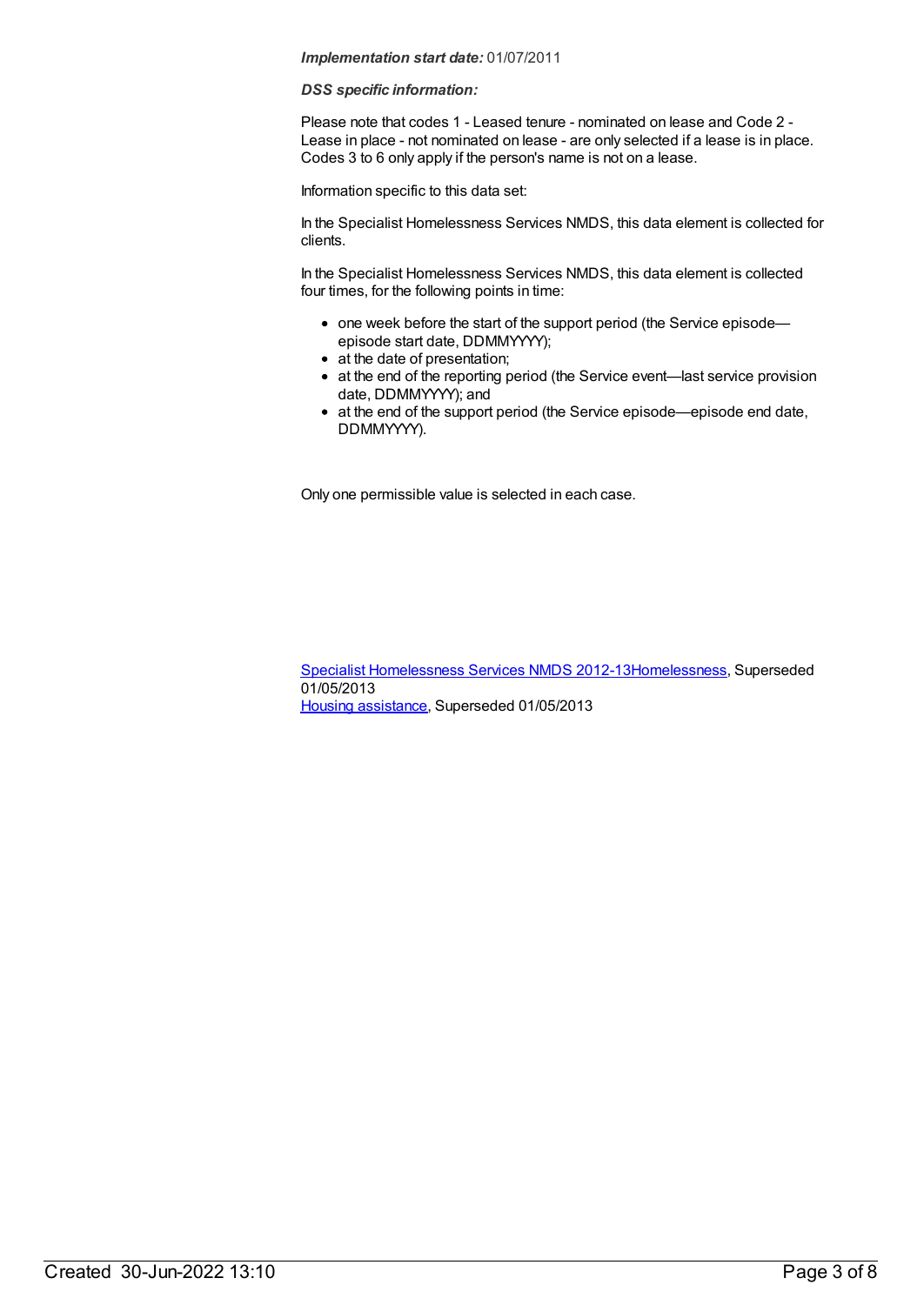#### *Implementation end date:* 30/06/2013

### *DSS specific information:*

Please note that codes 1 - Leased tenure - nominated on lease and Code 2 - Lease in place - not nominated on lease - are only selected if a lease is in place. Codes 3 to 6 only apply if the person's name is not on a lease.

Information specific to this data set:

In the Specialist Homelessness Services NMDS, this data element is collected for clients.

In the Specialist Homelessness Services NMDS, this data element is collected four times, for the following points in time:

- one week before the start of the support period (the Service episodeepisode start date, DDMMYYYY);
- at the date of presentation;
- at the end of the reporting period (the Service event—last service provision date, DDMMYYYY); and
- at the end of the support period (the Service episode—episode end date, DDMMYYYY).

Only one permissible value is selected in each case.

Specialist [Homelessness](https://meteor.aihw.gov.au/content/505626) Services NMDS 2013-1[4Homelessness](https://meteor.aihw.gov.au/RegistrationAuthority/14), Superseded 26/08/2014 Housing [assistance](https://meteor.aihw.gov.au/RegistrationAuthority/11), Superseded 26/08/2014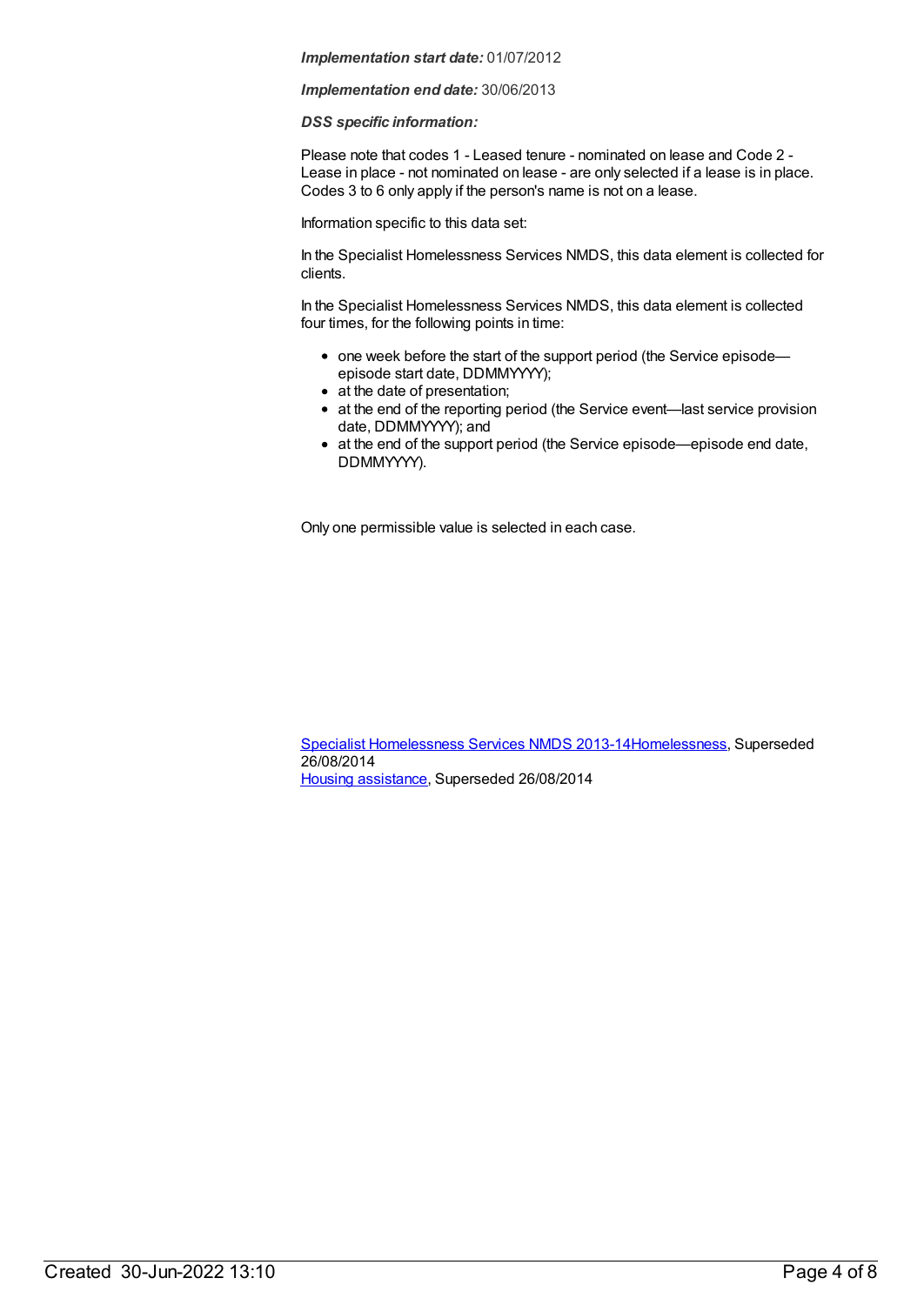*Implementation end date:* 30/06/2014

*Conditional obligation:*

In the Specialist Homelessness Services NMDS, this item is only asked of clients.

*DSS specific information:*

In the Specialist Homelessness Services NMDS, this data element is collected four times, for the following points in time:

- one week before the start of the support period (the Service episode episode start date, DDMMYYYY)
- at the date of presentation
- at the end of the reporting period (the Service event—last service provision date, DDMMYYYY)
- at the end of the support period (the Service episode—episode end date, DDMMYYYY).

Only one permissible value is selected in each case.

Please note that Leased tenure - nominated on lease (CODE 1) - and Lease in place - not nominated on lease (CODE 2) are only selected if a lease is in place. Codes 3 to 6 only apply if the person's name is not on a lease.

Specialist [Homelessness](https://meteor.aihw.gov.au/content/581255) Services NMDS 2014-1[5Homelessness](https://meteor.aihw.gov.au/RegistrationAuthority/14), Superseded 24/11/2016 Housing [assistance](https://meteor.aihw.gov.au/RegistrationAuthority/11), Superseded 24/11/2016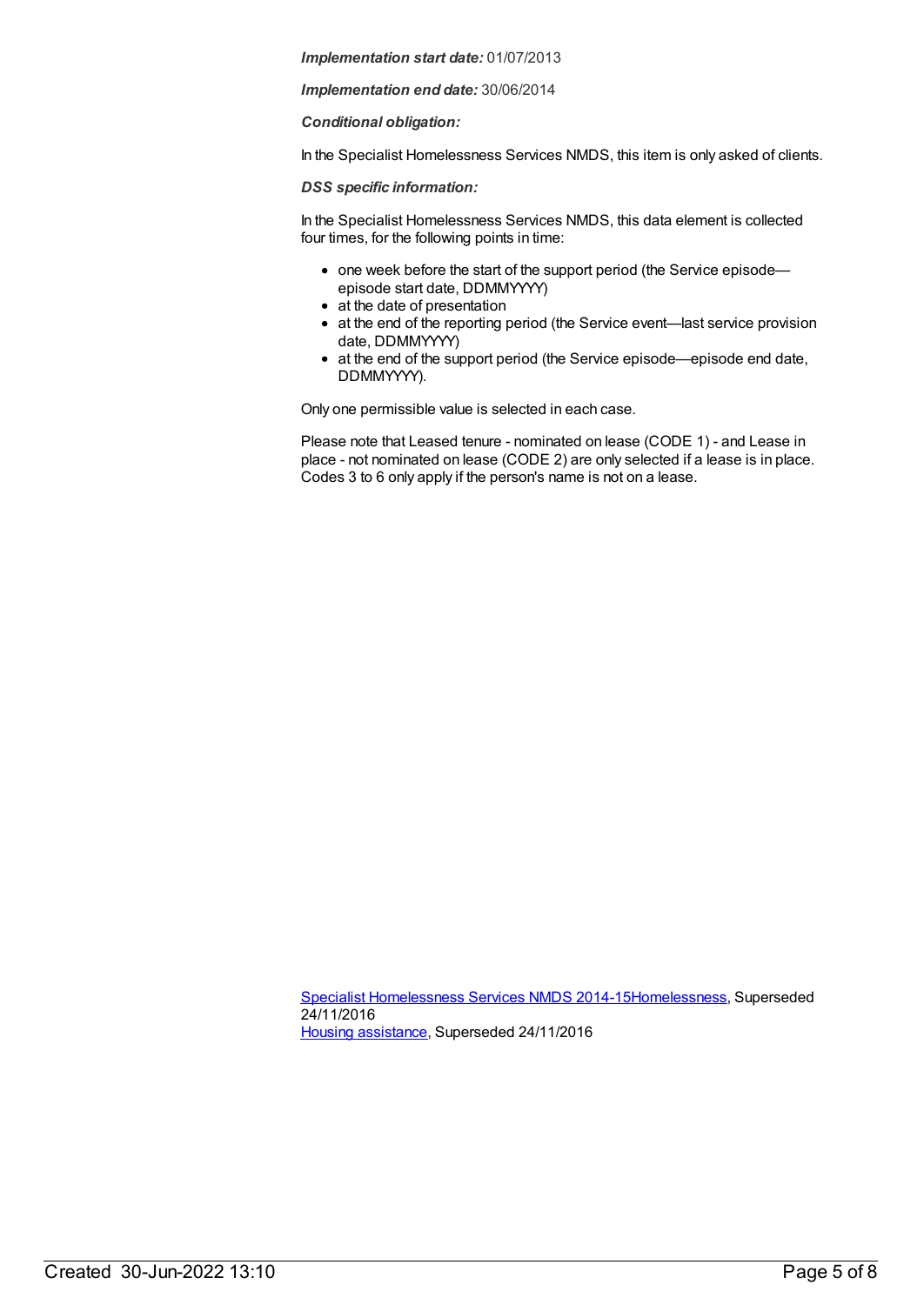*Implementation end date:* 30/06/2015

*Conditional obligation:*

In the Specialist Homelessness Services NMDS, this item is only asked of clients.

*DSS specific information:*

In the Specialist Homelessness Services NMDS, this data element is collected four times, for the following points in time:

- one week before the start of the support period (the Service episode episode start date, DDMMYYYY)
- at the date of presentation
- at the end of the reporting period (the Service event—last service provision date, DDMMYYYY)
- at the end of the support period (the Service episode—episode end date, DDMMYYYY).

Only one permissible value is selected in each case.

Please note that Leased tenure - nominated on lease (CODE 1) - and Lease in place - not nominated on lease (CODE 2) are only selected if a lease is in place. Codes 3 to 6 only apply if the person's name is not on a lease.

Specialist [Homelessness](https://meteor.aihw.gov.au/content/658005) Services NMDS 2015-1[7Homelessness](https://meteor.aihw.gov.au/RegistrationAuthority/14), Superseded 24/11/2016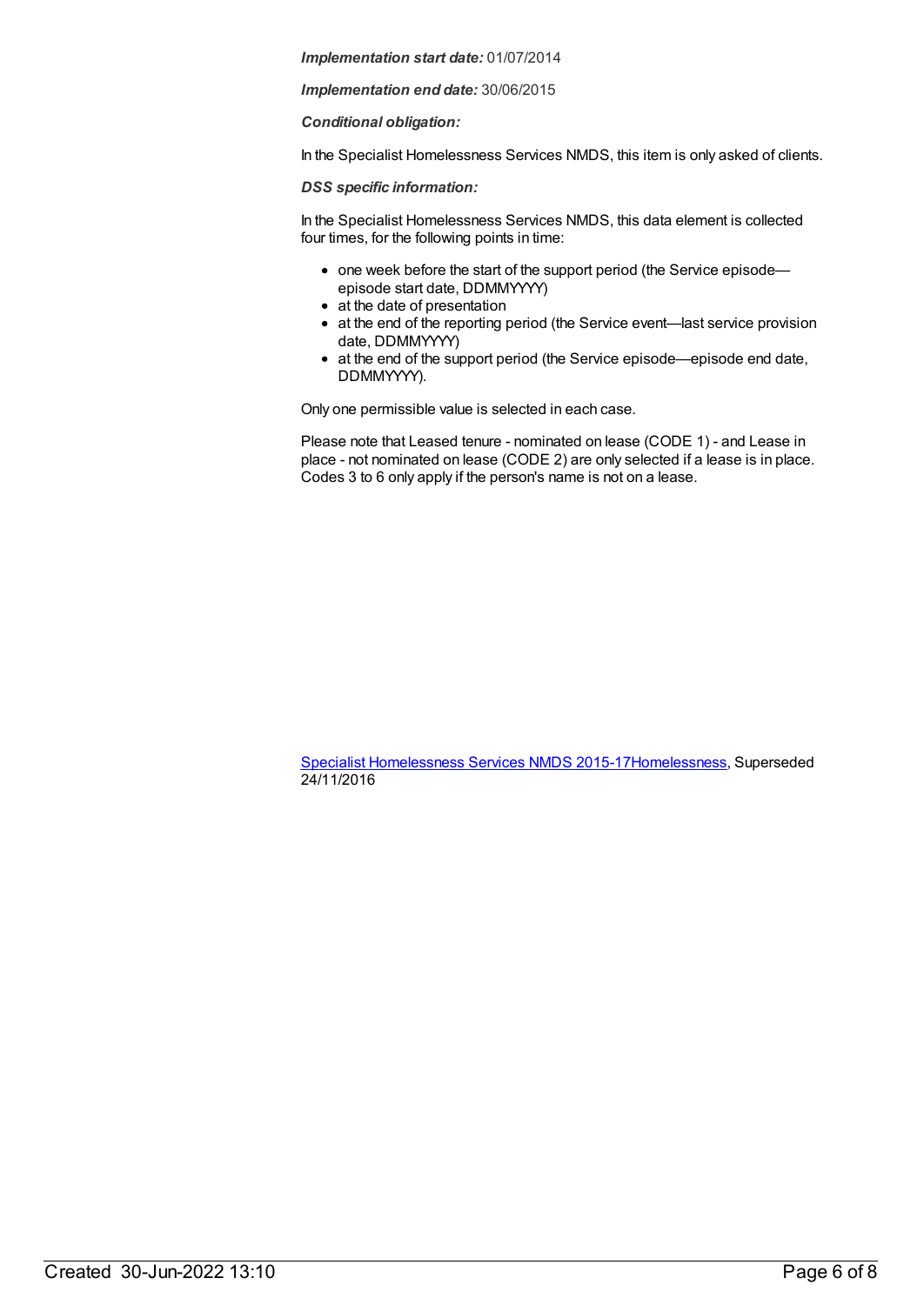*Implementation end date:* 30/06/2017

*Conditional obligation:*

In the Specialist Homelessness Services NMDS, this item is only asked of clients.

*DSS specific information:*

In the Specialist Homelessness Services NMDS, this data element is collected four times, for the following points in time:

- one week before the start of the support period (the Service episode episode start date, DDMMYYYY)
- at the date of presentation
- at the end of the reporting period (the Service event—last service provision date, DDMMYYYY)
- at the end of the support period (the Service episode—episode end date, DDMMYYYY).

Only one permissible value is selected in each case.

Please note that Leased tenure - nominated on lease (CODE 1) - and Lease in place - not nominated on lease (CODE 2) are only selected if a lease is in place. Codes 3 to 6 only apply if the person's name is not on a lease.

Specialist [Homelessness](https://meteor.aihw.gov.au/content/650006) Services NMDS 2017-1[9Homelessness](https://meteor.aihw.gov.au/RegistrationAuthority/14), Superseded 10/08/2018